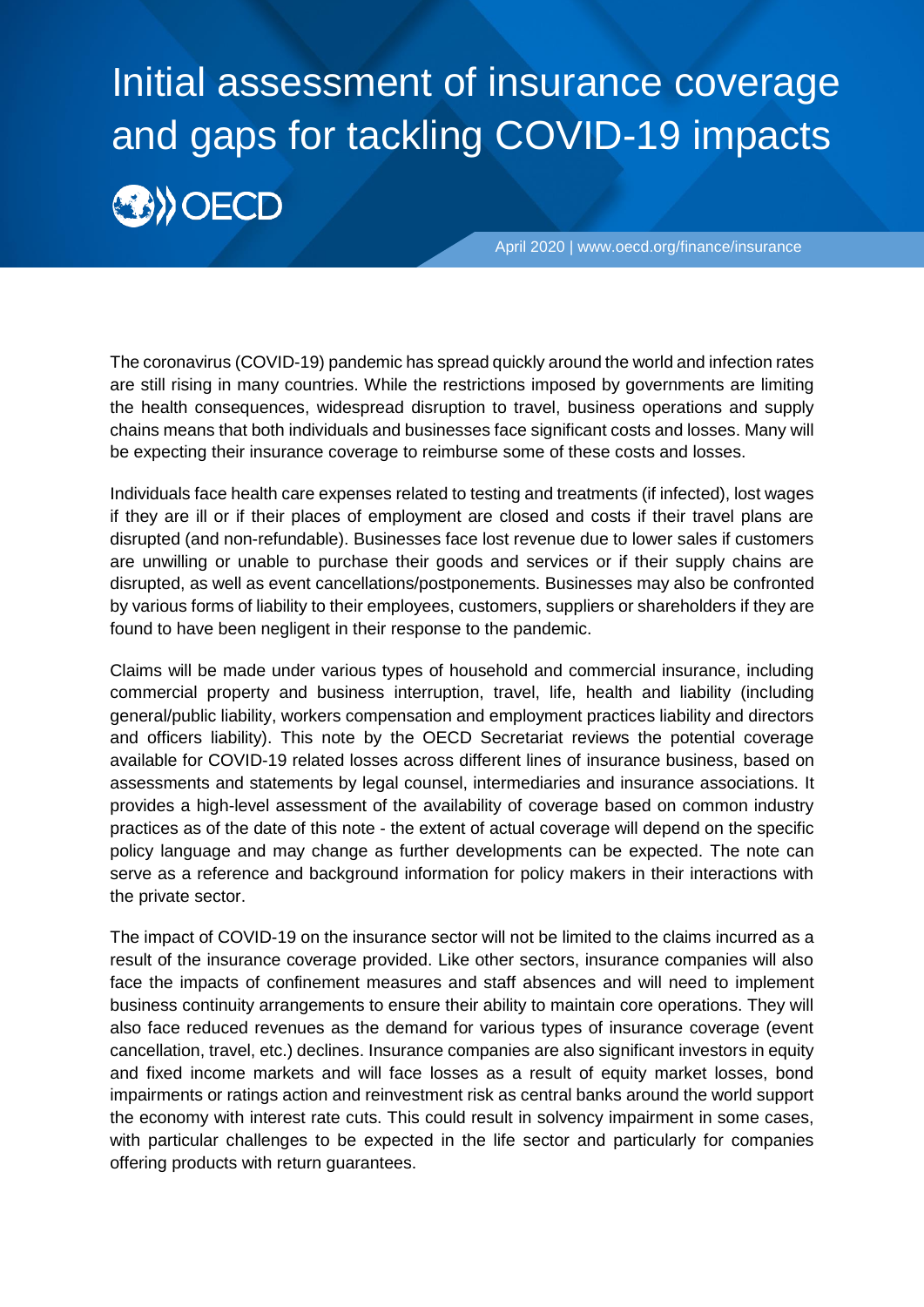#### **Box 1. Key observations and policy considerations**

- The losses and expenses related to the COVID-19 pandemic and the ensuing government responses has the potential to impact a number of lines of insurance business, particularly workers' compensation and various other liability lines.
- The most significant losses will be incurred by businesses and their employees as a result of business closures and supply chain disruptions – and many of these losses are likely to be uninsured. There will be a need for government involvement to address this protection gap.
- In the United States, some legislators (state and federal) have requested that exclusions be waived in the context of COVID-19 impacts, in particular for travel and business interruption coverage. While insurers should have some additional capacity to support their policyholders (and should be encouraged to leverage that capacity), a broad expansion of the scope of insurance coverage could have implications for insurance companies' ability to meet their regulatory and contractual obligations.
- The coverage related to epidemics and pandemics may need to be improved, to ensure that individuals and businesses get the coverage they need in the future.
	- $\circ$  While risk assessment and modelling of epidemic/pandemic impacts is developing, it is unclear whether pandemic losses are insurable by the private (re)insurance market.
	- o Governments should consider public private partnerships to support the insurability of pandemic risk, particularly if the level of risk is likely to increase in the future. There is significant international experience in establishing (re)insurance schemes and pooling arrangements for other catastrophic risks that should be leveraged in designing any potential approach to providing coverage for pandemic risk.

The OECD's Insurance and Private Pensions Committee is prepared to carry out further analyses of these important policy issues to support the discussion and policy consideration of governments and regulators.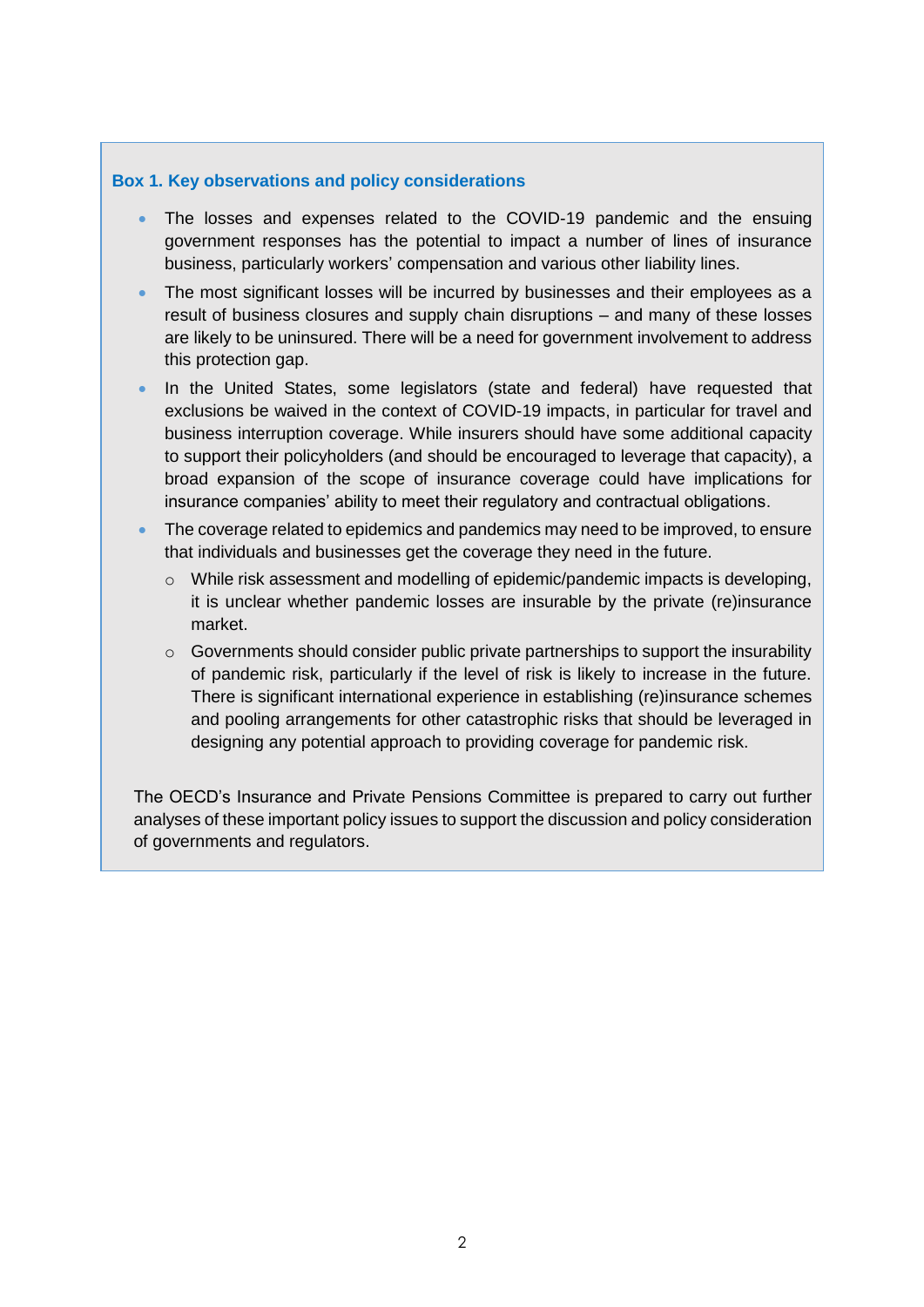## **Commercial property damage and business interruption**

Businesses faced with a loss of revenue (i.e. business interruption) as a result of supply chain disruptions and/or lower production or sales due to mandatory or voluntary business closures may expect to find coverage for some of their losses in commercial property damage and business interruption policies. Coverage for business interruption losses is a standard inclusion in most commercial property insurance policies and can also be acquired on a stand-alone basis. This coverage will, under certain circumstances (as described below), reimburse policyholders for lost profits and extra expenses incurred due to the disruption to their operations, based on a calculation of what profits would have been had the disruption not occurred.<sup>1</sup>

|  | LINE OF BUSINESS                                     | <b>TYPES OF LOSSES</b><br><b>COVERED/BENEFITS PROVIDED</b>        | POTENTIAL COVERAGE EXCLUSIONS                                                            |
|--|------------------------------------------------------|-------------------------------------------------------------------|------------------------------------------------------------------------------------------|
|  | Life                                                 | Death benefits to beneficiaries                                   | Cause of death<br>exclusions are rare                                                    |
|  | Health                                               | Expenses for testing<br>and hospitalisation                       | For private systems,<br>some as procedures are<br>new but generally addressed            |
|  | <b>Travel</b>                                        | Reimbursement for trip<br>cancellation<br>Medical expenses abroad | <b>Exclusions for</b><br>known circumstances                                             |
|  | Property damage                                      | <b>Business interruption</b>                                      | May require physical damage<br>to insured property<br>Maybe infectious disease exclusion |
|  | Workers compensation/<br><b>Employment practices</b> | Compensation for<br>injured employees                             | May only apply if employer<br>negligence or above<br>normal risk of exposure             |
|  | Directors and<br>officers liability                  | Compensation for<br>injured shareholders                          | Minimal                                                                                  |
|  | General/public<br>liability                          | Compensation to other<br>affected stakeholders                    | <b>Minimal</b>                                                                           |
|  |                                                      |                                                                   |                                                                                          |

#### COVID-19 relevant policies' coverage and exclusions

 $\overline{a}$ 

<sup>&</sup>lt;sup>1</sup> One of the challenges in the case of incidents affecting a wide-area is to attribute the loss of profit due to the specific disruption at the policyholder rather than the broader disruption to economic activity in the area as a result of the incident (Vincent, 2020<sub>[18]</sub>). For example, the business disruption loss for a restaurant damaged by an earthquake would need to be calculated based on the likely revenue that the restaurant would have earned if it had not been damaged taking into account the likely reduction in customers that would occur in the aftermath of an earthquake.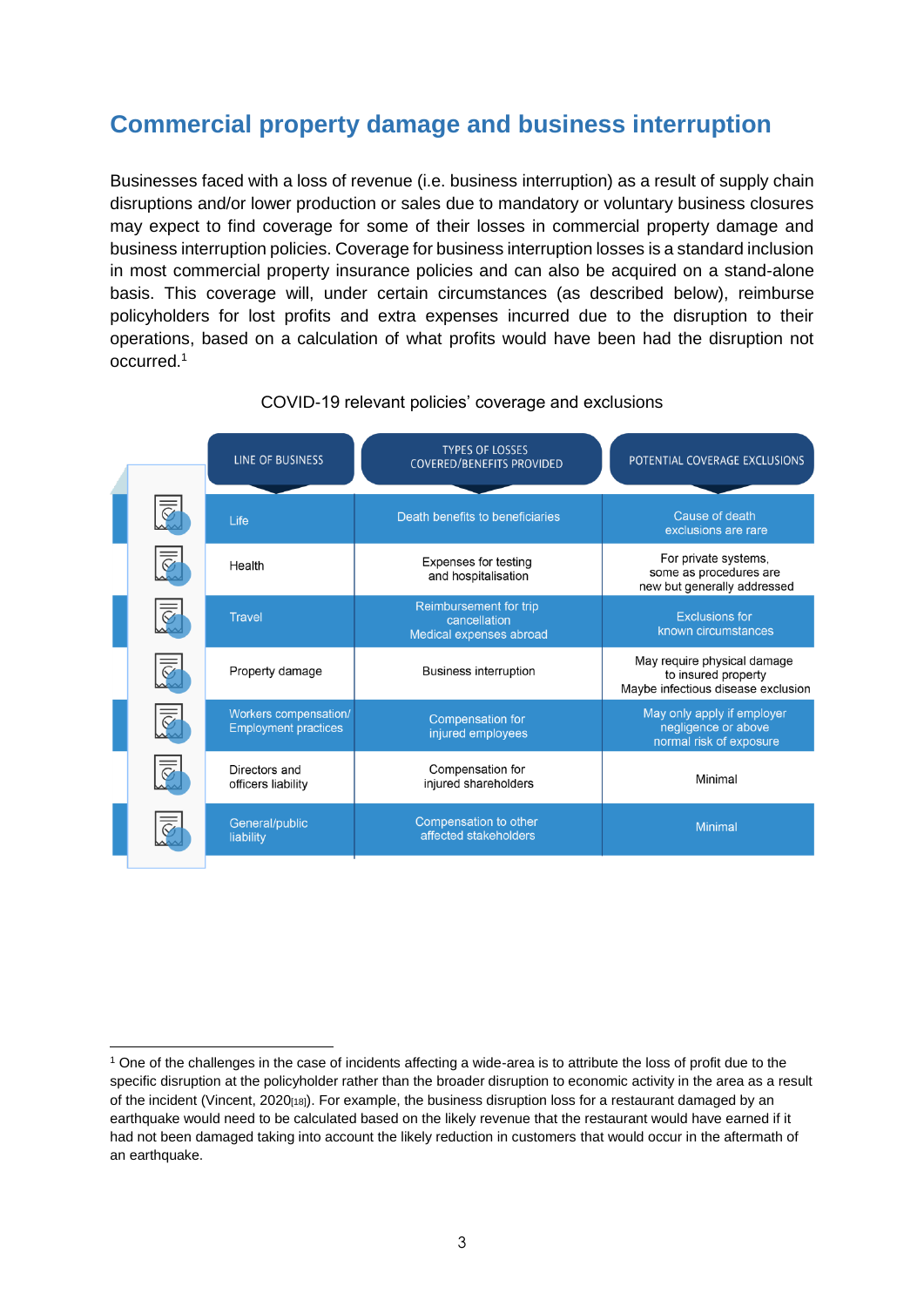Most of the business interruption coverage included in commercial property insurance policies is only triggered if there is physical damage to the property of the policyholder insured under the policy due to a covered peril<sup>2</sup> (or to a proximate location under some coverage extensions, as described below). There are differing views (and jurisprudence) on whether the "contamination" of a property by a bacteria or virus would be considered physical damage to the property, leading to coverage for any consequential business interruption. Some have suggested that there would be a number of challenges in defining a viral contamination as physical damage as there would be no physical alteration to the property and no physical repair work required to restore the property to its original state. There would also be a need to demonstrate actual contamination at the insured property (O'Malley, 2020 $_{(3)}$ ). Policies that provide coverage for business interruption due to physical damage or loss of use (based on the insured property becoming uninhabitable or unusable) may be more likely to provide coverage COVID-19 related business interruption losses (Miller, Caplan and Selfridge,  $2020_{[4]}$ ).

In addition, many commercial policies apply exclusions that could apply to a viral contamination such as COVID-19. For example, many policies apply exclusions related to pollution or contamination. If the exclusion is broad, its relevance to COVID-19 related losses would be subject to different interpretations and potential disputes and/or litigation (Hans and Maxwell,  $2020_{[5]}$ , (Scism,  $2020_{[6]}$ ). Some contaminant exclusions are more narrow, focused only on mould or bacteria – not viral contamination (Miller, Caplan and Selfridge, 2020 $_{[4]}$ ), (Garrett III,  $2020_{[7]}$ ). Some policies include a specific exclusion for viral (or other) contaminations that pose a risk to health. For example, the standard Insurance Services Office (ISO) commercial property policy used in the United States applies an exclusion for "loss or damage caused by or resulting from any virus, bacterium or other microorganism that induces or is capable of inducing physical distress, illness or disease" which was implemented in 2006 following the experience of SARS<sup>3</sup> (Goldstein Kokalas, 2020<sub>[8]</sub>). It has been suggested that this policy language is widely used in policies covering SMEs in the United States (Insurance Journal,  $2020_{[9]}$ ) although a technology-enabled review of policy language used in the United States found that that 80% of commercial policies do not have a clear inclusion or exclusion for communicable diseases (RiskGenius,  $2020_{[10]}$ ). There is a potential for exclusions to expand following this pandemic.

Some commercial property policies will include different types of extensions or endorsements (automatically included or acquired as an option) that provide coverage for business interruption without physical damage to the insured property. The most common extensions are for business interruption that result from the closure of the insured property due to an order by a civil authority of ingress/egress (sometimes referred to as denial of access) although there are also endorsements available for loss of attraction (Le Marquer,  $2020_{[11]}$ ). In some cases, this coverage requires that the cause of the interruption is physical damage to another property

 <sup>2</sup> Commercial property policies may be written on a named peril or all-risk basis. Named peril policies only provide coverage if the damage results from a listed peril. All-risk policies provide coverage for any peril that is not otherwise excluded. Pandemics or communicable diseases are not often (if ever) included as named perils.

<sup>&</sup>lt;sup>3</sup> ISO has developed a business interruption endorsement for losses resulting from a virus although, at the time of writing, the endorsement had not been approved for use in any US state (potentially due to a lack of interest among insurers in offering this endorsement). In February 2020, ISO released a specific coronavirus endorsement although it does not appear to have been filed for approval in any state.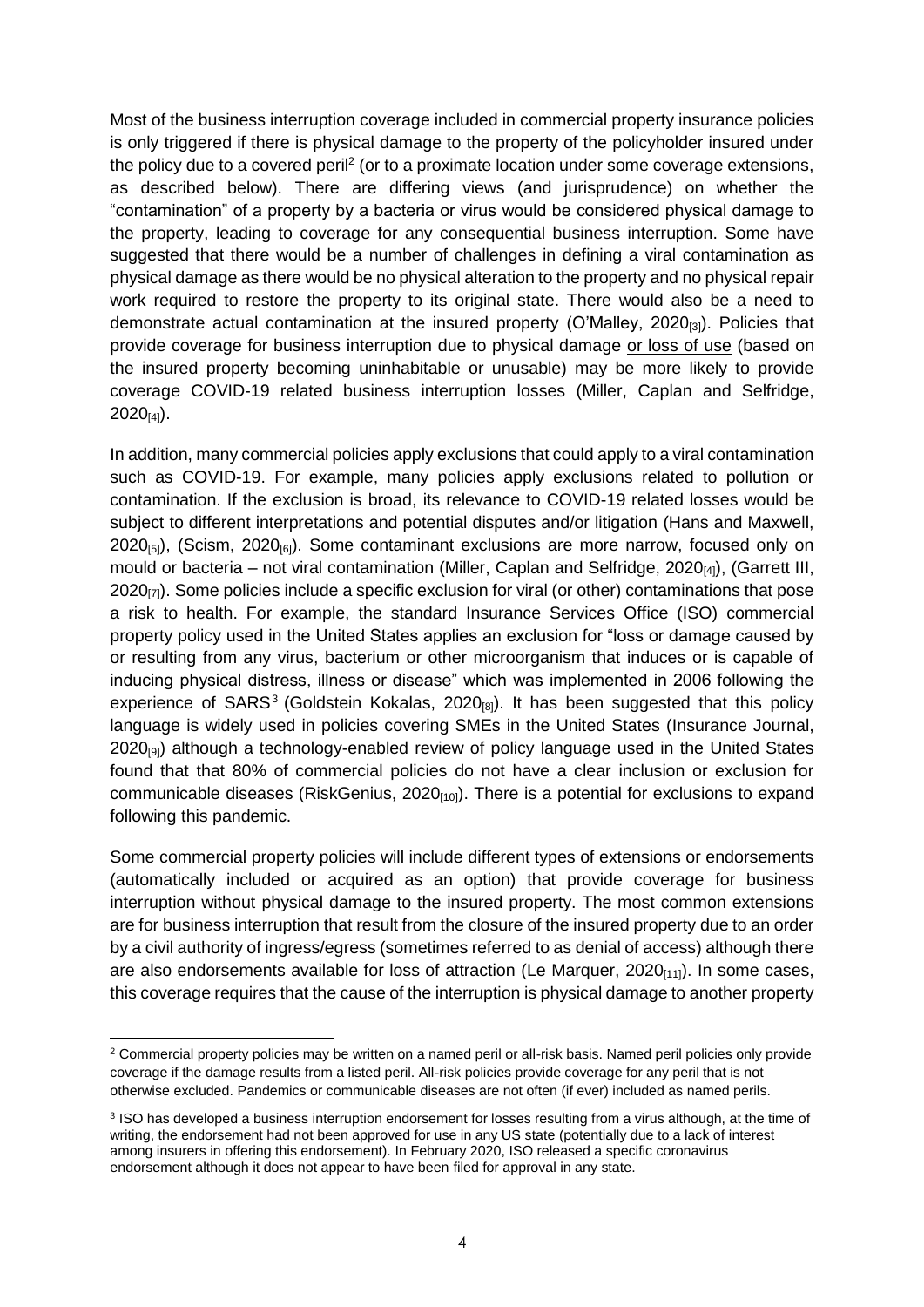(usually in proximity to the insured property) that would have been covered if the damage under the scope of the policy had the damage occurred at the insured property (Ahearne et al.,  $2020_{[12]}$ , (O'Gara and Wagner,  $2020_{[13]}$ ), (O'Malley,  $2020_{[3]}$ ). As a result, a finding that COVID-19 has caused physical damage would also be required for coverage under these types of endorsements to be triggered.

However, some denial of access-type extensions are non-damage extensions and therefore do not require the occurrence of any physical damage to trigger coverage (de Azevedo,  $2020_{[14]}$ ), (Spencer Johnson,  $2020_{[15]}$ ). In the case of civil authority extensions, the order to restrict access might also need to meet specific requirements in order to trigger coverage (for example, the order must prohibit access to the work place (Guzzi, Morin and Reitblat, 2020 $_{[16]}$ )) although some policies might provide more flexible coverage (for example, limiting access on a voluntary basis in order to prevent the spread of a disease, even without a specific government order) (Proskauer Rose LLP, 2020<sub>[17]</sub>).<sup>4</sup> These types of coverage are usually subject to time deductibles and maximum indemnity periods (Vincent,  $2020_{[18]}$ ) (O'Gara and Wagner,  $2020_{[13]}$ ) which will limit the amount of reimbursement in cases where coverage is found.

In a few cases, commercial property policies or stand-alone business interruption policies might include a specific extension for infectious diseases or notifiable diseases (Turpin and Bradley-Sitch, 2020 $_{[19]}$ , (Packer, 2020 $_{[20]}$ ), (Proskauer Rose LLP, 2020 $_{[17]}$ ). However, this coverage is reportedly not common and may only cover an affirmative list of identified diseases (which will almost certainly not include the recently identified strain of coronavirus that causes COVID-19) (de Azevedo, 2020<sub>[14]</sub>), (Dewan, 2020<sub>[21]</sub>) (Le Marquer, 2020<sub>[11]</sub>)

Some policyholders may purchase contingent business interruption coverage which usually covers losses incurred by the policyholder as a result of a disruption at a supplier or customer (potentially named and often sub-limited) (Ravit,  $2020_{[22]}$ ). Contingent business interruption is often linked to the coverage provided to the policyholder for perils and property damage (i.e. if the property damage incurred by a supplier or customer would have been covered had it been incurred by the policyholder, than the contingent business interruption coverage is triggered) and therefore is subject to the same issues of whether contamination is covered by physical damage  $(O'M$ alley,  $2020_{[3]}$ ).

Businesses and organisations that organise conferences, sport competitions and other types of (large) events will often acquire a specific type of business interruption coverage for event cancellation (and usually postponement which usually leads to extra expense (Cohn and Zainab Hussain, 2020 $_{[23]}$ ). This coverage is usually provided on an all-risk basis (O'Gara and Wagner,  $2020_{[13]}$ ) although some policies apply exclusions for communicable/infectious diseases (Turpin and Bradley-Sitch, 2020 $_{[19]}$ ) which may be linked to a recognition by a government or the World Health Organization of an epidemic or pandemic (Davis et al., 2020 $_{24}$ ). The coverage might only be offered as an endorsement (Fiore and Radigan, 2020 $_{25}$ ) and may only be triggered if the cancellation of the event is mandated by a government order (Afarian et al.,  $2020_{[26]}$ ). The purchase of communicable disease coverage reportedly

 $\overline{a}$ <sup>4</sup> This issues has arisen in the United Kingdom where the government (initially) encouraged entertainment sector businesses to close but did not order closure. The Chancellor of the Exchequer has reportedly indicated that insurers in the United Kingdom had agreed to treat the governmental advice as an order for the purposes of insurance coverage (Fiore and Radigan, 2020<sub>[25]</sub>).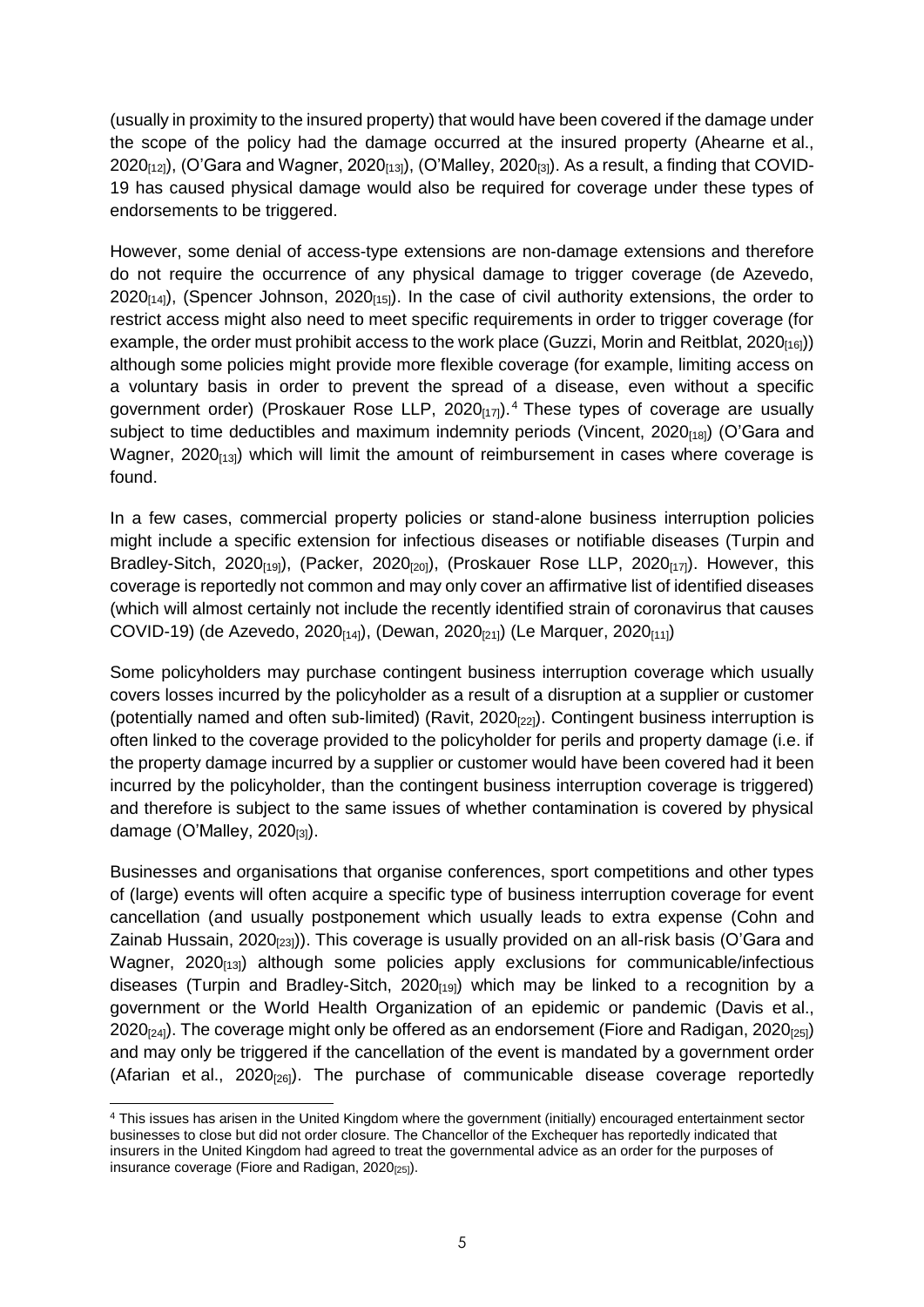increased in the aftermath of the SARS outbreak but has declined more recently (Fiore and Radigan, 2020 $_{[25]}$ ). A number of significant international sporting events have been cancelled or postponed, including the 2020 Tokyo Olympics. One financial analyst has estimated that total potential (insured) losses due to event cancellation or postponement could reach USD 7- 8 billion, of which approximately USD 4 billion could be covered by reinsurance<sup>5</sup> (Spoerry,  $2020_{[27]}$ ).

As a result of these limitations on the availability of coverage for business interruption losses related to COVID-19, and possibly with a view to managing policyholder and stakeholder expectations, a number of insurance associations have issued statements about the probable availability of coverage. In the United Kingdom, the Association of British Insurers released a statement indicating that most companies will not have coverage for business interruption resulting from business closures due to coronavirus as only some (larger) companies may have acquired a coverage extension for closure due to any infectious disease (ABI, 2020 $_{281}$ ). The Insurance Council of Australia has indicated that coverage for business interruption under commercial property policies is normally only triggered as a result of physical damage. It noted that some policies might provide coverage for business interruption resulting from the closure of a business ordered by an authority, including as a result of an infectious disease outbreak, although the insurance industry began introducing general exclusions for business interruption losses resulting from "quarantinable diseases" (i.e. diseases that are notifiable under the Australian Quarantine Act or Biosecurity Act) in 2005/2006 (ICA, 2020<sub>[29]</sub>). The Federation Francaise de l'Assurance was quoted in a ratings report as indicating that almost all commercial insurance policies exclude claims due to an epidemic (Insurance Journal, 2020<sub>[30]</sub>). The same report also provided a quote from the German Insurance Association (GDV) indicating that business interruption policies generally only cover damage caused by fire, theft, or natural hazards such as storms and that few companies had acquired any available additional protection against communicable diseases.

Some insurance companies have reportedly denied claims related to the confinement measures taken by government authorities in China and Italy (Scism, 2020<sub>[6]</sub>). There are also lawsuits in the US states of California and Louisiana seeking declaratory judgements that indicate that their commercial property policy will cover business interruption losses incurred by the restaurants due to coronavirus as a consequence of physical damage from contamination (the policies do not appear to have a virus exclusion) (Sams,  $2020_{[31]}$ ), (Insurance Journal,  $2020_{[32]}$ ).

 <sup>5</sup> Property catastrophe reinsurance treaties are generally silent on whether pandemics are covered and intermediaries have suggested that it would be difficult for reinsurers to deny a claim that a cedant has incurred under a property insurance policy.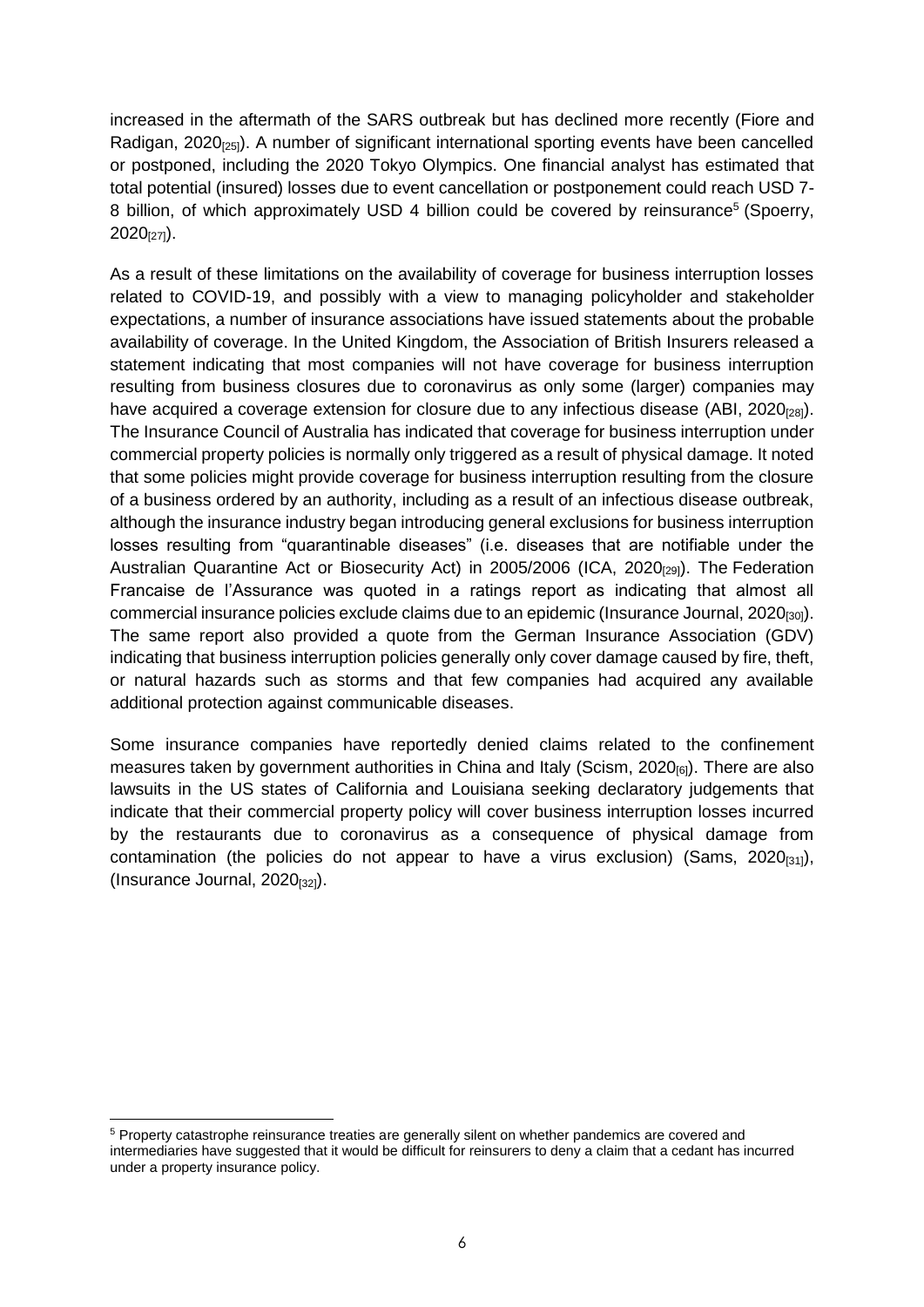#### **Box.2. Policy and regulatory interventions related to business interruption coverage**

Policy makers and regulators in the United States have taken (or are considering) measures to respond to the potential gap in business interruption coverage for losses related to COVID-19:

- In the US state of New York, the Department of Financial Services has asked all property and casualty insurers offering business interruption coverage to provide a clear explanation to their policyholders (and the regulator) on the business interruption coverage applicable to COVID-19 losses. Insurers must provide a list of covered perils, indicate whether civil authority, contingent business interruption or supply chain coverage is included, describe the type of damage or loss required for coverage and specifically whether a loss of access to the insured property in connection with COVID-19 is sufficient for coverage to be triggered (Alberts and Baysinger,  $2020_{[33]}$ ). The California Department of Insurance has also asked insurers for data on their potential coverage for business interruption losses (Insurance Journal, 2020<sub>[34]</sub>).
- In the US state of New Jersey, a legislative proposal has been put forward to require that all commercial property policies providing coverage for business interruption or loss of use of property also provide coverage for business interruption resulting from COVID-19. The requirement would apply to losses incurred since the declaration of a state of emergency in New Jersey on 9 March (subject to policy limits) and for policyholders with less than 100 employees. Insurers that incur claims as a result of this legislation can seek reimbursement from the Commissioner of Banking and Insurance who will then recover those costs from all insurers writing business in New Jersey (Goldstein Kokalas,  $2020_{[8]}$ ). The proposed legislation is reportedly on hold indefinitely so it is uncertain whether it will go forward (Cavallo and Greisman, 2020[35]). However, similar legislation has since been introduced in two other US states (Ohio and Massachusetts) (Barrese, 2020<sub>[36]</sub>).
- At the federal level, a group of members of the United States House of Representatives has written to insurance associations requesting that they consider retroactively covering financial losses from COVID-19 under business interruption coverage provided in commercial policies and suggesting that any confinement orders issued should be considered as civil authority orders that trigger coverage. The insurance associations have jointly rejected this request (Insurance Journal,  $2020_{[37]}$ ) and some suggested at a recent NAIC meetings that business interruption losses will require a federal solution. Separately, the chair of the House Financial Services Committee has issued a memorandum proposing the establishment of a Pandemic Risk Insurance Act to provide reinsurance for pandemic losses (similar proposals have been made by the US National Retail Federation and National Restaurant Association) (Simpson, 2020[38]), (Insurance Journal, 2020[39]).
- In France, the government has encouraged the insurance industry to contribute to the (generally uninsured) business interruption losses related to COVID-19. The Fédération française de l'assurance announced that the industry would contribute EUR 200 million to a solidarity fund established by the government for this purpose (Insurance Journal, 2020[40]).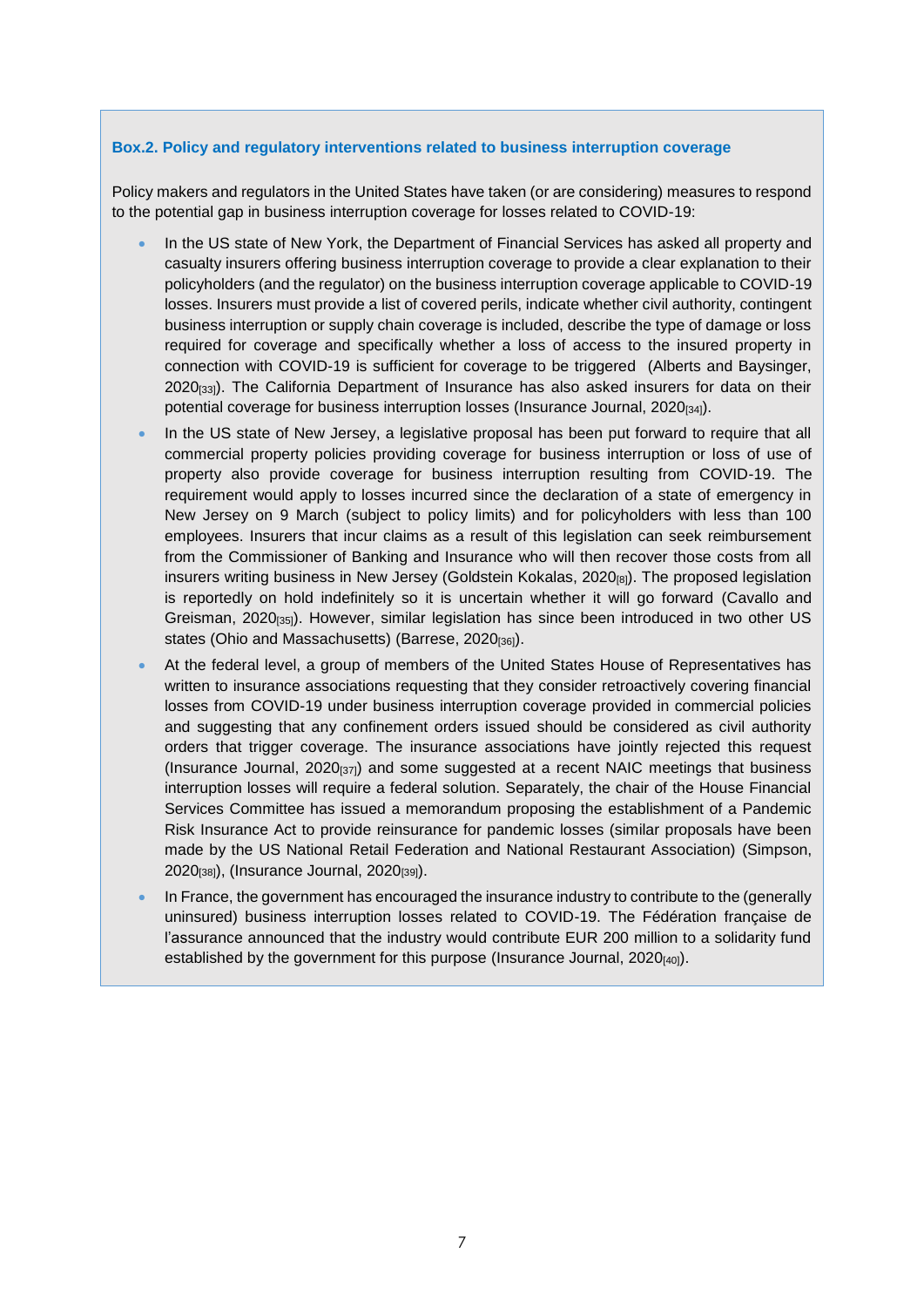## **Life insurance**

The continued spread of the coronavirus and COVID-19 will lead to significant deaths around the world. According to one estimate, even with mitigation and suppression measures, the pandemic could lead to 20 million deaths around the world (Walker, Whittaker and Watson,  $2020<sub>[41]</sub>$ . The beneficiaries on life insurance policies attached to the individuals that succumb to the effects of the disease will submit claims on those policies.

Life insurance policies do not usually apply exclusions based on the cause of death (with the exception of suicide) and therefore most claims on life insurance policies should be paid. The only exception is where policies apply an exclusion for travel to a country or region in contradiction of government travel advice. For example, in Australia, the Financial Services Council issued a statement confirming that there are no coverage exclusions for coronavirus, as long as government travel advice is followed (FSC,  $2020_{[42]}$ ).

One estimate suggests that reinsurance companies are exposed to approximately 40% of written pandemic morbidity and mortality risk (Sheehan, 2020<sub>[43]</sub>) although one global reinsurer has suggested that its exposure to COVID-19 life (and health) insurance claims, even under a more severe (1-in-200 year) scenario, is similar in scope to a medium-sized natural catastrophe (Winters,  $2020_{[44]}$ ).

Concerns about the virus has reportedly had some impact on the availability of new life insurance coverage (at least in the United States). Some US life insurers are reportedly imposing waiting periods of 30 days for new applicants that have travelled to highly affected countries (Carrier Management, 2020<sub>[45]</sub>).

#### **Health insurance**

Those infected (or potentially infected) by coronavirus may require testing, medical care, and, depending on the level of severity, hospitalisation. In countries where health care costs are covered by the state or through a state-mandated social security coverage, these costs will be covered. In countries that rely significantly on private insurance markets to provide coverage for health care expenses, there may be gaps in insurance coverage for coronavirus and COVID-19 related expenses.

In the United States, the health system relies heavily on private insurance and the rate of people who are uninsured is significant ((n.a.), n.d.[46]). An increase in unemployment will also have an impact on the level of uninsured health expenses as many individuals' health insurance is tied to their employment.

The ability to diagnose coronavirus in time is very important in the struggle to slow down the spread of the pandemic. Therefore, in March 2020, the US Congress passed the Families First Coronavirus Response Act. The new act requires insurers to waive all cost-sharing, including deductibles, for medical services provided to people with any type of private health coverage related with COVID-19 testing and associated visits. In addition, any preventive services, which include any future vaccine, must be covered by the principle of no cost-sharing. This Act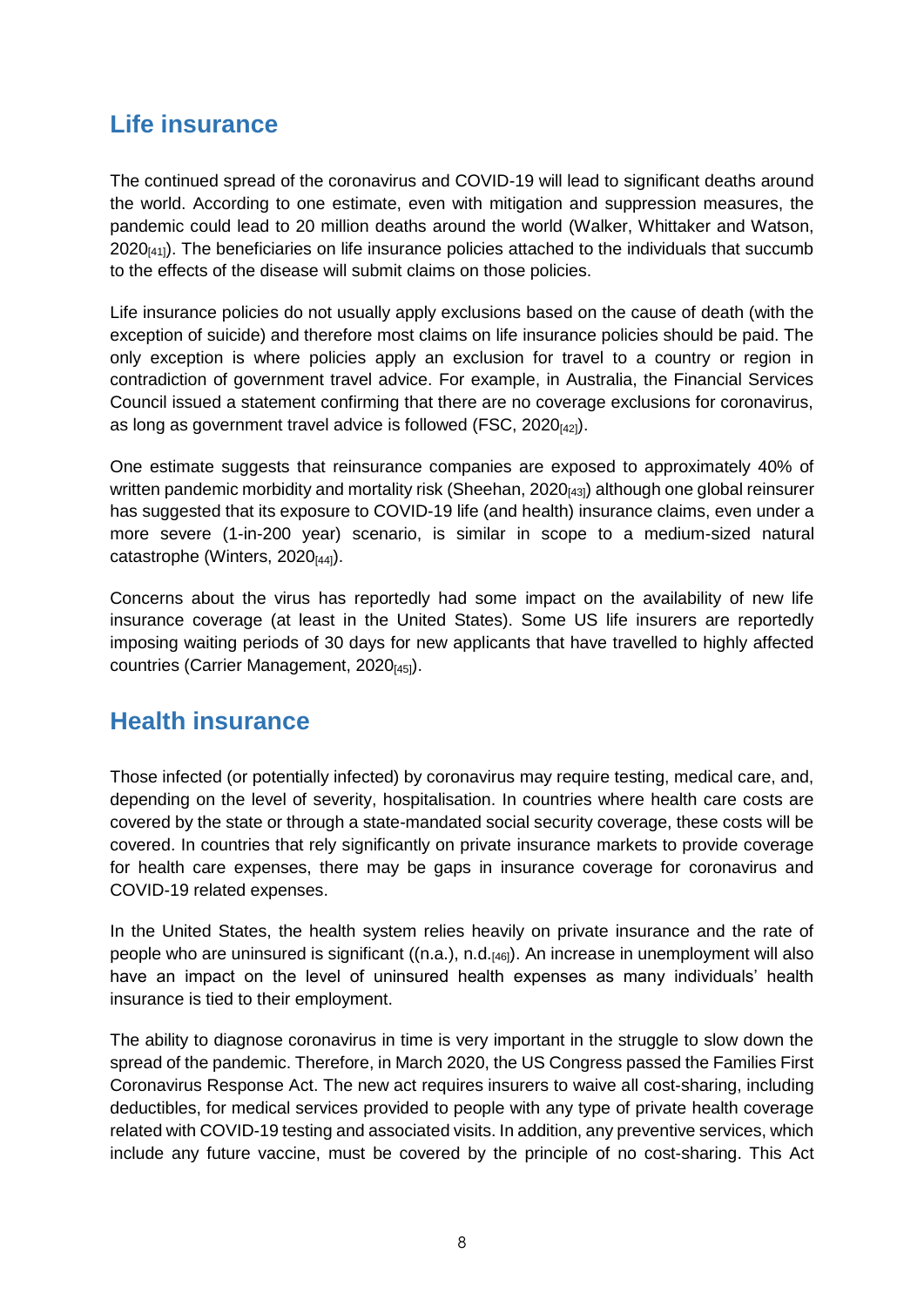complements the Affordable Care Act (ACA) that sets minimum coverage standards to most private health plans, but allows cost-sharing mechanisms and high deductibles. The new Act also enables states to provide free coverage for coronavirus testing for uninsured residents. However, the Act does not impose any federal requirement to waive cost-sharing for COVID-19 related medical treatments, and thus individuals may be subjected to significant out-ofpocket costs.

Some private health insurers had already made voluntary changes to their coverage in order to address services related to COVID-19. This includes increased provision of telehealth and efforts to limit deductibles or other cost sharing for COVID-19 related health costs.

## **Travel insurance (medical expenses)**

Travel medical insurance provides short-term medical coverage for health expenses incurred by individuals during travel outside their home (resident) country (or outside the European Union for citizens of European countries). This type of insurance is often provided by private health insurers, either as part of the general health insurance policy or as an add-on to a travel insurance policy. Most travel insurance policies cover other related necessities, such as emergency medical evacuation, although the conditions may vary between policies.

In light of the current COVID-19 situation, some insurers have changed the terms of their travel insurance policies, including stopping to sell new travel insurance policies until further notice.

For existing policies, medical treatment that is incurred due to infection with coronavirus during travel would still be covered in most cases, as long as the trip has met the policy terms and conditions, and was not to an area that the health authorities have advised against travelling to at the time of travel. If there were already travel warnings against travelling to certain destinations and the travel was against such an advice, coverage would not be provided.

Coverage for pre-existing medical conditions that might worsen due to infection with coronavirus, such as high blood pressure, may vary between different insurers and between specific cases. The location may also affect the pandemic exclusion.

Emergency evacuation for travellers who became ill with coronavirus while travelling is one of the services that are included in most travel insurance policies. However, due to the COVID-19 situation, in many cases when the evacuation was covered by an existing travel medical insurance policy, insurers were unable to provide the means for such evacuation, as many service providers - such as local evacuation services and airlines - had arrested their operations due to borders closures and other administrative regulations.

# **Travel insurance (trip cancellation)**

Individuals and businesses that had planned and paid for leisure or business travel may have cancelled that travel either voluntarily out of concern about the spread of coronavirus or due to travel advisories or restrictions imposed by governments or suspension of flights by airlines. Some individuals that travelled to destinations that became subject to quarantine requirements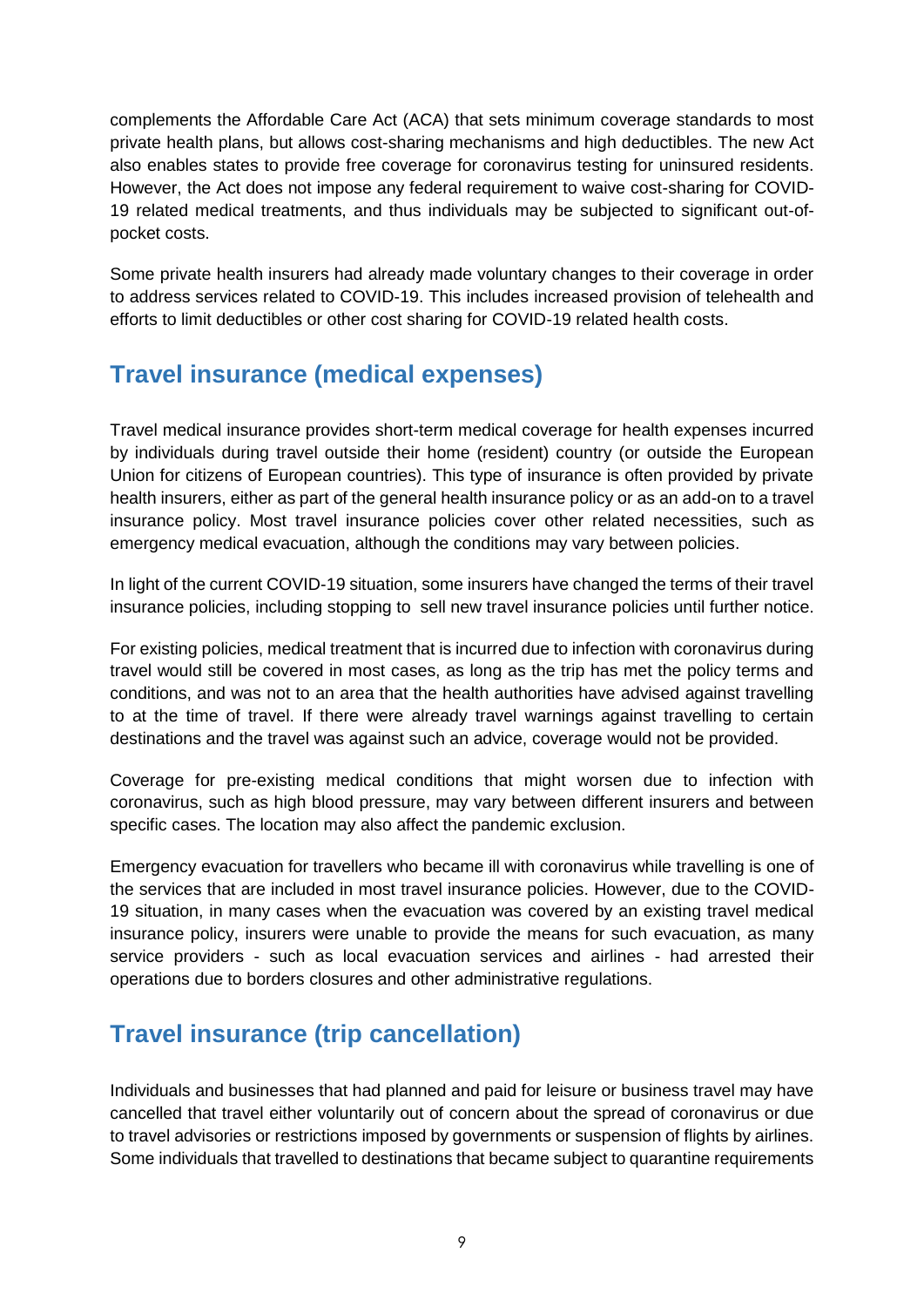may also have faced additional expenses related to their quarantine in a foreign country (e.g. hotel accommodation) or extra costs or if required to evacuate from a country.

Insurance coverage for trip cancellation will usually only reimburse expenses after all attempts for refunds have been exhausted and only when there are no official advisories against travel to that destination and/or no known circumstances at the time of booking. Some insurance associations and/or regulators have provided statements or advice on the availability of insurance coverage for trip cancellations related to the COVID-19 pandemic. The Insurance Council of Australia has indicated that travel insurance policies generally have exclusions for outbreaks of infectious diseases, pandemics, epidemics and/or known events although policy wordings differ and some claims may be covered, particularly for bookings made before 20-31 January 2020 when coronavirus would have become a known event (and notified as such by travel insurers) (ICA,  $2020_{[29]}$ ). In the United Kingdom, members of the Association of British Insurers have pledged to provide information on how to recover costs due to travel cancellations, provide a clear information on coverage terms at point of sale and to fairly consider all valid insurance claims for costs that cannot be otherwise reimbursed (ABI,  $2020_{[47]}$ . The UK Financial Conduct Authority has also provided advice to travellers on their trip cancellation insurance coverage, indicating that most travel booked before 1 March 2020 would be eligible for reimbursement by travel insurance (for any expenses not reimbursed by travel operators) as some policies did not apply an exclusion applicable to coronavirus-related (non-voluntary) cancellations (FCA,  $2020_{[48]}$ ). Discussions with intermediaries suggest that the overall insurance industry exposure to trip cancellation claims is not significant relative to other lines of business although the Association of British Insurers recently estimated that the losses (over GBP 275 million) are likely to be the largest the industry has ever faced (Ralph, 2020[49]).

# **Liability**

Businesses could face a number of different types of claims for compensation if they are perceived to have been negligent in their response to the COVID-19 pandemic:

- Employees that are infected by the disease may claim compensation for lost wages and medical expenses if they believe they were infected during employment which could invoke coverage under workers/employee compensation insurance (Braun and Bettencourt, 2020<sub>[50]</sub>), (Dalati, 2020<sub>[51]</sub>). They could also make claims for distress, bodily injury, discrimination or financial losses due to isolation as a result of how companies manage the impacts of COVID on employees that could potentially be covered by employment practices liability insurance (Thoerig, 2020<sub>[52]</sub>). In general, workers compensation insurance is only triggered for communicable diseases where an injured employee can claim that they had a greater chance of exposure to the disease as a result of their employment (e.g. first responders, health care workers). In at least two US states, workers compensation insurers have committed to providing coverage to these workers for injury from COVID 2019 (Sams, 2020<sub>[53]</sub>). The Insurance Information Institute has indicated that workers compensation insurance may be the most significant source of insured losses related to COVID-19 (Kevelighan and Leonard,  $2020_{[54]}$ ).
- For businesses whose premises are accessible to the public or to their customers, claims could be made against them if members of the public claim to have been infected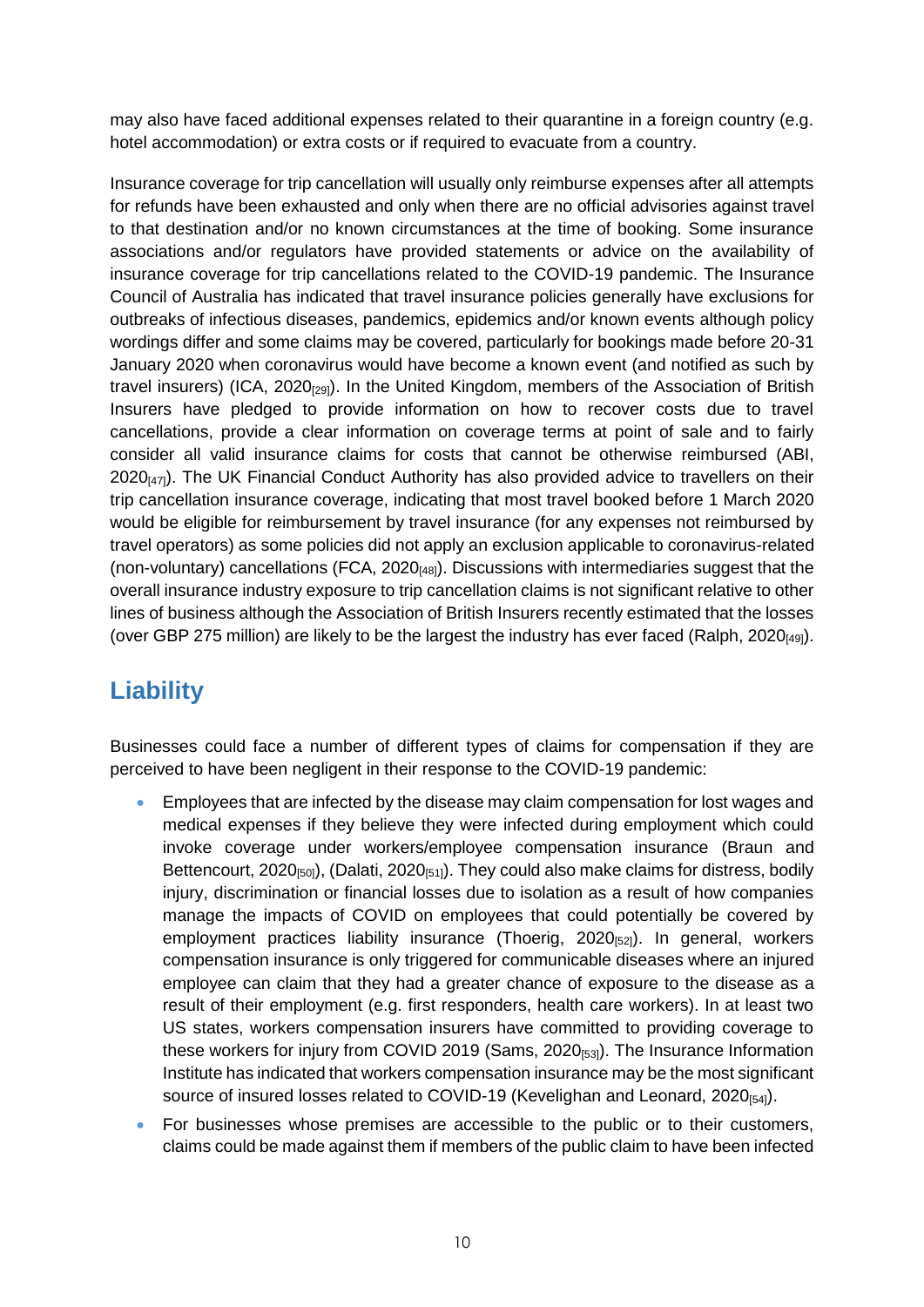with coronavirus at that business (and will also need to demonstrate that the business was negligent in allowing for the spread of the virus at its premises). Some liability claims have already been made against cruise ships that faced outbreaks of COVID-19 (Guzzi, Morin and Reitblat,  $2020_{[16]}$ ). Commercial general liability or public liability insurance would generally cover any liability claims related to bodily injury to third parties. There are differing perspectives on whether most general/public liability would cover bodily injury claims for a communicable disease as some have suggested that these policies do not normally contain any exclusions applicable to a pandemic or infectious disease (Dalati, 2020 $_{[51]}$ ) while other have suggested that exclusions related to contaminants or pollution may be relevant depending on the policy language (Garrett III, 2020 $_{(7)}$ ). Some policies do apply a specific exclusion to pathogens or communicable diseases (Guzzi, Morin and Reitblat,  $2020_{[16]}$ ).

 Publicly-traded companies may face shareholder claims if company management is accused of not taking appropriate steps to manage the impact of the pandemic. A first securities class action was launched in mid-March against Norwegian Cruise Line Holdings related to its management of the coronavirus crisis (Lincoln,  $2020_{[55]}$ ). Costs related to defending such claims (and providing any compensation to shareholders) could be covered by a directors and officers (D&O) liability insurance policies. D&O insurance policies often apply an exclusion for claims related to a bodily injury or property damage although these are often narrowly formulated and may not apply to a liability claim related to pandemic response (Coutts,  $2020_{[56]}$ ).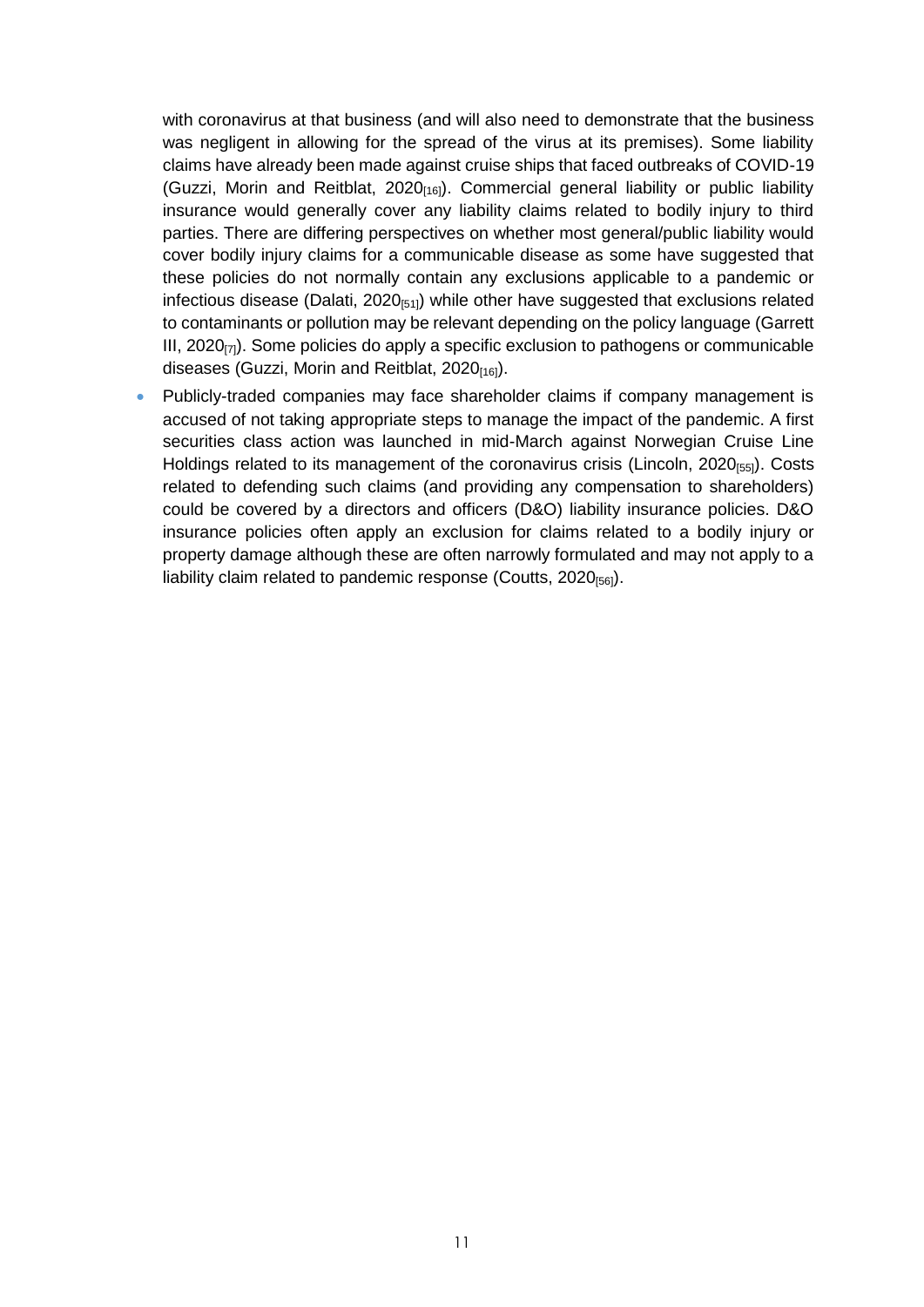# **References**

| (n.a.) (n.d.), The Covid-19 coronavirus exposed weaknesses in the US health system - Vox,<br>www.vox.com/policy-and-politics/2020/3/16/21173766/coronavirus-covid-19-us-cases-health-care-system.                                                                                                                                                                                               | $[46]$ |
|-------------------------------------------------------------------------------------------------------------------------------------------------------------------------------------------------------------------------------------------------------------------------------------------------------------------------------------------------------------------------------------------------|--------|
| ABI (2020), Coronavirus - travel insurance pledges by ABI travel insurance members, Association of British<br>Insurers, https://www.abi.org.uk/news/news-articles/2020/03/coronavirus--travel-insurance-pledges-by-abi-<br>travel-insurance-members/.                                                                                                                                           | $[47]$ |
| ABI (2020), Statement on business insurance and Coronavirus, Association of British Insurers,<br>https://www.abi.org.uk/news/news-articles/2020/03/statement-on-business-insurance-and-coronavirus/.                                                                                                                                                                                            | $[28]$ |
| Afarian, H. et al. (2020), Potential Insurance Coverage for Loss Caused by COVID-19, McCarthy Tétrault,<br>https://www.mccarthy.ca/fr/node/63736.                                                                                                                                                                                                                                               | $[26]$ |
| Ahearne, T. et al. (2020), Maximizing Recovery From Insurance For Your COVID-19 Losses, Foster Garvey,<br>https://www.foster.com/newsroom-alerts-maximizing-recovery-from-insurance-for-your-covid-19-losses.                                                                                                                                                                                   | $[12]$ |
| Alberts, D. and K. Baysinger (2020), "Legal Focus: New York insurers told to spell out Covid-19 coverage",<br>Insurance Day, https://insuranceday.maritimeintelligence.informa.com/ID1130591/Legal-Focus-New-York-<br>insurers-told-to-spell-out-Covid19-coverage.                                                                                                                              | $[33]$ |
| Barrese, B. (2020), Massachusetts and Ohio Join the Effort to Insure COVID-19 Business Interruption Losses,<br>Saxe Doernberger & Vita, P.C., https://sdvlaw.com/insights_view.asp?key=2297.                                                                                                                                                                                                    | $[36]$ |
| Braun, P. and B. Bettencourt (2020), Impact of Coronavirus (COVID-19) in U.S. Casualty Claims, Aon,<br>https://www.aon.com/getmedia/705584bc-9007-4fec-a9f7-a6d4051579de/Coronavirus-Impact-On-Casualty-<br>Claims-COVID.aspx.                                                                                                                                                                  | $[50]$ |
| Carrier Management (2020), "U.S. Life Insurers Relying on Waiting Periods to Curb Their Coronavirus Risks",<br>Carrier Management, https://www.carriermanagement.com/news/2020/03/19/204593.htm.                                                                                                                                                                                                | $[45]$ |
| Cavallo, C. and J. Greisman (2020), UPDATE: New Jersey's Mandated Business Interruption Coverage<br>Proposal Held Indefinitely, Goldberg Segalla, https://www.goldbergsegalla.com/news-and-<br>knowledge/knowledge/update-new-jerseys-mandated-business-interruption-coverage-proposal-held-indefinitely.                                                                                       | $[35]$ |
| Cohn, C. and N. Zainab Hussain (2020), "Insurers Gain Reprieve With Olympics Delay Rather Than<br>Cancellation", Carrier Mangement, https://www.carriermanagement.com/news/2020/03/24/204818.htm.                                                                                                                                                                                               | $[23]$ |
| Coutts, S. (2020), COVID-19: What Are the Management Liability Implications?, Marsh & McLennan<br>Companies, https://www.marsh.com/uk/insights/risk-in-context/covid-19-management-liability-<br>implications.html?utm_source=twitter&utm_medium=socialmedia&utm_campaign=2020-covid-19-management-<br>liability-implications&sf119064807=1.                                                    | $[56]$ |
| Dalati, D. (2020), Coronavirus Policy Coverage Concerns in Asia, Marsh LLC,<br>https://www.marsh.com/sq/insights/research/coronavirus-policy-coverage-concerns.html.                                                                                                                                                                                                                            | $[51]$ |
| Davis, M. et al. (2020), Update: Insurance Coverage for Event Cancellation Due to COVID-19 in Light of<br>Pandemic Declaration, Venable LLP - Insights, https://www.venable.com/insights/publications/2020/03/update-<br>insurance-coverage-for-event-cancellation.                                                                                                                             | $[24]$ |
| de Azevedo, C. (2020), Coronavirus and business interruption insurance: Notifiable diseases, public authority<br>actions, and denial of access extensions, Penningtons, Manches, Cooper,<br>https://www.penningtonslaw.com/news-publications/latest-news/2020/coronavirus-and-business-interruption-<br>insurance-notifiable-diseases-public-authority-actions-and-denial-of-access-extensions. | $[14]$ |
| Dewan, F. (2020), Will my Business Insurance cover me for the impact of COVID-19?, McCabe Curwood,<br>https://mccabecurwood.com.au/business-insurance-cover-impact-covid-19/.                                                                                                                                                                                                                   | $[21]$ |
| FCA (2020), Insurance and coronavirus (Covid-19): information for consumers, Financial Conduct Authority,<br>https://www.fca.org.uk/consumers/insurance-and-coronavirus.                                                                                                                                                                                                                        | $[48]$ |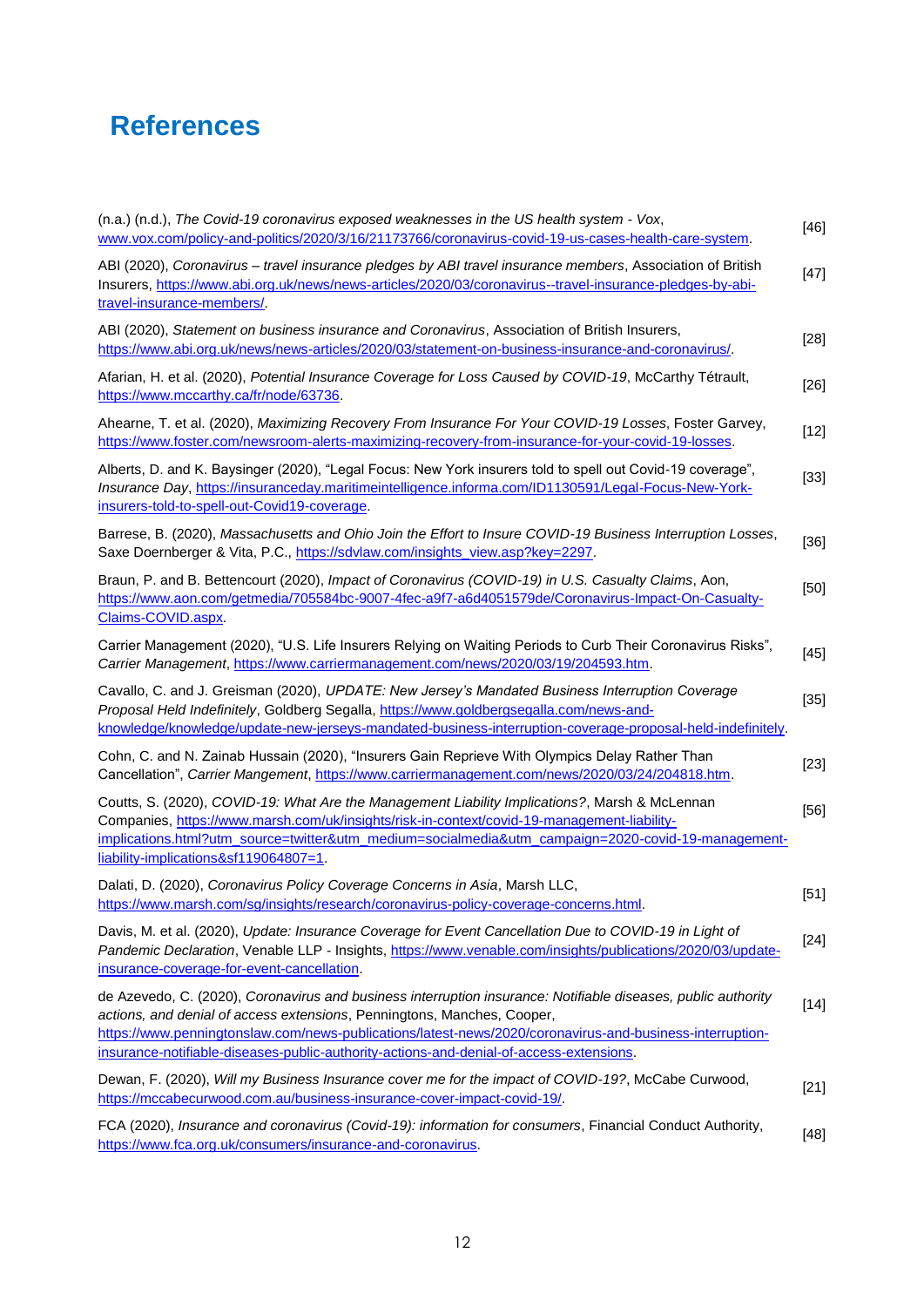| Fiore, J. and D. Radigan (2020), Client Alert: Will traditional business insurance policies apply to claims related<br>to the Coronavirus?, Bowditch & Dewey, https://www.bowditch.com/2020/03/19/client-alert-will-traditional-<br>business-insurance-policies-apply-to-claims-related-to-the-coronavirus/.                                                                                                                          | $[25]$ |
|---------------------------------------------------------------------------------------------------------------------------------------------------------------------------------------------------------------------------------------------------------------------------------------------------------------------------------------------------------------------------------------------------------------------------------------|--------|
| FSC (2020), Media Holding Statement - Coronavirus, Financial Services Council,<br>https://www.fsc.org.au/resources/1989-fsc-statement-coronavirus-1/file.                                                                                                                                                                                                                                                                             | $[42]$ |
| Garrett III, A. (2020), Insurance Coverage for Coronavirus (COVID-19), Keller Heckman,<br>https://www.khlaw.com/Insurance-Coverage-for-Coronavirus-COVID-19.                                                                                                                                                                                                                                                                          | $[7]$  |
| Goldstein Kokalas, M. (2020), New Jersey Legislature Considers Bill Requiring Insurers to Pay for Coronavirus-<br>Related Business Interruption Losses Regardless of Policy Terms, Goldberg Segalla - The Insurance &<br>Reinsurance Report, https://insurerereport.com/general/new-jersey-legislature-considers-bill-requiring-insurers-<br>to-pay-for-coronavirus-related-business-interruption-losses-regardless-of-policy-terms/. | [8]    |
| Guzzi, G., A. Morin and G. Reitblat (2020), Assessing Potential Insurance Claims and Disputes Stemming from<br>Coronavirus, Akerman LLP, https://www.akerman.com/en/perspectives/assessing-potential-insurance-claims-<br>and-disputes-stemming-from-coronavirus.html.                                                                                                                                                                | $[16]$ |
| Hans, P. and N. Maxwell (2020), COVID-19: Insurance Coverage for the Energy and Manufacturing Industries,<br>Insurance Coverage Law Center, https://www.law.com/insurance-coverage-law-center/2020/03/12/covid-19-<br>insurance-coverage-for-the-energy-and-manufacturing-industries/.                                                                                                                                                | $[5]$  |
| ICA (2020), Insurance & Disasters - CAT203 COVID-19 Virus, Insurance Council of Australia,<br>https://disasters.org.au/current-catastrophes/2020/3/11/cat203-covid-19-virus.                                                                                                                                                                                                                                                          | $[29]$ |
| Insurance Journal (2020), "Analyst Says Specialty P/C Insurers More Likely to See Business Interruption<br>Losses", Insurance Journal, https://www.insurancejournal.com/news/national/2020/03/19/561705.htm.                                                                                                                                                                                                                          | $[9]$  |
| Insurance Journal (2020), "California Commissioner Wants Data on Business Interruption Coverage", Insurance<br>Journal, https://www.insurancejournal.com/news/west/2020/03/27/562619.htm.                                                                                                                                                                                                                                             | $[34]$ |
| Insurance Journal (2020), "European Insurers' Coronavirus BI Claims Likely to Be Limited: Moody's, ABI",<br>Insurance Journal, https://www.insurancejournal.com/news/international/2020/03/20/561842.htm.                                                                                                                                                                                                                             | $[30]$ |
| Insurance Journal (2020), "French Insurers to Contribute \$216M to Solidarity Fund for Businesses", Insurance<br>Journal, https://www.insurancejournal.com/news/international/2020/03/23/562020.htm.                                                                                                                                                                                                                                  | $[40]$ |
| Insurance Journal (2020), "Insurers Reject House Members' Request to Cover Uninsured COVID Business<br>Losses", Insurance Journal, https://www.insurancejournal.com/news/national/2020/03/20/561810.htm.                                                                                                                                                                                                                              | $[37]$ |
| Insurance Journal (2020), "Restaurants' Coronavirus Relief Request Includes Government-Backed Insurance",<br>Insurance Journal, https://www.insurancejournal.com/news/national/2020/03/19/561592.ht).                                                                                                                                                                                                                                 | $[39]$ |
| Insurance Journal (2020), "Restaurateur Sues The Hartford, Seeking Coverage for Coronavirus Business<br>Interruption", Insurance Journal, https://www.insurancejournal.com/news/national/2020/03/27/562627.ht).                                                                                                                                                                                                                       | $[32]$ |
| Kevelighan, S. and M. Leonard (2020), The impact of COVID-19 on P/C insurance, Insurance Information<br>Institute, https://www.iii.org/presentation/the-impact-of-covid-19-on-p-c-insurance-03202).                                                                                                                                                                                                                                   | $[54]$ |
| Le Marquer, A. (2020), Coronavirus - Am I Covered? A Routemap to Recovery for Policyholders, Part 1,<br>Fenchurch Law, https://www.fenchurchlaw.co.uk/coronavirus-am-i-covered-a-roadmap-to-recovery-for-<br>policyholders/                                                                                                                                                                                                           | $[11]$ |
| Lincoln, C. (2020), Coronavirus Covid-19 Effects on Directors and Officers (D&O) Insurance, Robins<br>Kaplan Law Firm LLP, https://www.robinskaplan.com/resources/publications/2020/03/the-effect-of-coronavirus-<br>covid19-on-directors-and-officers-d-and-o-insurance.                                                                                                                                                             | $[55]$ |
| Miller, C., R. Caplan and A. Selfridge (2020), Insurance for COVID-19 Losses: Could There Be Coverage<br>Hidden in Your Insurance Policy?, Procopio, www.procopio.com/articles/view/insurance-covid-19-coverage.                                                                                                                                                                                                                      | $[4]$  |
| OECD (2020), OECD Economic Outlook, Interim Report March 2020, OECD Publishing, Paris,<br>https://dx.doi.org/10.1787/7969896b-en.                                                                                                                                                                                                                                                                                                     | $[2]$  |
| O'Gara, T. and W. Wagner (2020), Maximizing Your Company's Insurance Coverage for COVID-19 Losses, Taft                                                                                                                                                                                                                                                                                                                               | [13]   |

Stettinius & Hollister LLP Law Bulletins, https://www.taftlaw.com/news-events/law-bulletins/maximizing-your-[13]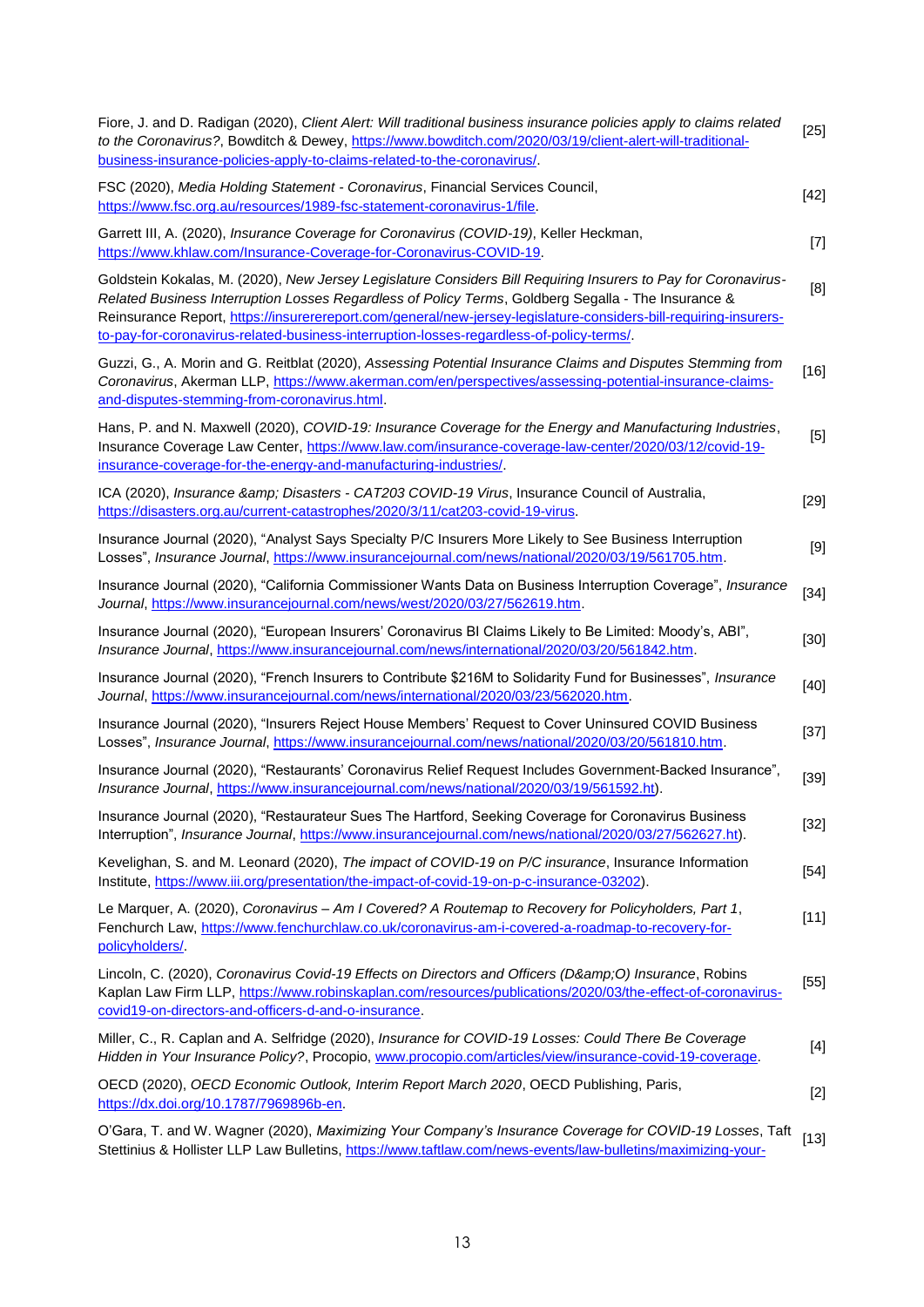companys-insurance-coverage-for-covid-19-losses.

| O'Malley, S. (2020), Commercial Property Insurance Coverage and Coronavirus, Zelle LLP,<br>www.zelle.com/Commercial Property Insurance Coverage and Coronavirus.                                                                                                            | $[3]$  |
|-----------------------------------------------------------------------------------------------------------------------------------------------------------------------------------------------------------------------------------------------------------------------------|--------|
| Packer, A. (2020), Coronavirus Business Interruption Losses - Do We Have Insurance For That?, Newmeyer &<br>Dillion LLP, https://www.newmeyerdillion.com/publications/coronavirus-business-interruption-losses-do-we-<br>have-insurance-for-that/.                          | $[20]$ |
| Proskauer Rose LLP (2020), Coronavirus: Hidden Gems in your Insurance Coverage, Proskauer Rose LLP:<br>Insighte, https://www.proskauer.com/alert/coronavirus-hidden-gems-in-your-insurance-coverage.                                                                        | $[17]$ |
| Ralph, O. (2020), "UK travel insurers set for year of payout pain", Financial Times,<br>https://www.ft.com/content/a81bbcba-6d2a-11ea-89df-41bea055720b.                                                                                                                    | $[49]$ |
| Ravit, V. (2020), Covid-19 et assurances, Squire Patton Boggs (UK) LLP - La Revue,<br>https://larevue.squirepattonboggs.com/covid-19-et-assurances.html#page=1.                                                                                                             | $[22]$ |
| RiskGenius (2020), Silent COVID Coverage Could Impact Insurance Industry, Insurance Prospectus,<br>https://www.riskgenius.com/insurance_prospectus/silent-covid-coverage-could-impact-insurance-industry/.                                                                  | $[10]$ |
| Sams, J. (2020), "Restaurant Suit Tests Business Interruption Insurance for Coronavirus Shutdowns", Insurance<br>Journal, https://www.insurancejournal.com/news/national/2020/03/19/561638.htm.                                                                             | $[31]$ |
| Sams, J. (2020), "Virus Impact on Workers' Compensation Limited But Some Workers May Be Covered",<br>Insurance Journal, https://www.insurancejournal.com/news/national/2020/03/17/561278.htm.                                                                               | $[53]$ |
| Scism, L. (2020), "U.S. Businesses Gear Up for Legal Disputes With Insurers Over Coronavirus Claims", Wall<br>Street Journal, https://www.wsj.com/articles/u-s-businesses-gear-up-for-legal-disputes-with-insurers-over-<br>coronavirus-claims-11583465668.                 | [6]    |
| Sheehan, M. (2020), "Reinsurers face highest risks from coronavirus, says A.M. Best", Reinsurance News,<br>https://www.reinsurancene.ws/reinsurers-face-highest-risks-from-coronavirus-says-a-m-best/.                                                                      | $[43]$ |
| Simpson, A. (2020), "Pressure Builds on Insurers to Be Part of Coronavirus Business Solution", Insurance<br>Journal, https://www.insurancejournal.com/news/national/2020/03/20/561835.htm).                                                                                 | $[38]$ |
| Spencer Johnson, J. (2020), Helping Your Business Survive Coronavirus: Civil Authority Coverage, Brouse<br>McDowell Insurance Blog, https://www.brouse.com/?t=40&an=106846&anc=505&format=xml                                                                               | $[15]$ |
| Spoerry, L. (2020), "Swiss Re says cancelled Olympics would cost it \$250m", Insurance Day,<br>https://insuranceday.maritimeintelligence.informa.com/ID1130616/Swiss-Re-says-cancelled-Olympics-would-<br>cost-it-\$250m.                                                   | $[27]$ |
| Thoerig, K. (2020), COVID-19: Employers Beware of Potential Liabilities, Marsh & McLennan Companies,<br>https://www.marsh.com/ca/en/insights/risk-in-context/coronavirus-employers-beware-potential-liabilities.html.                                                       | $[52]$ |
| Turpin, S. and A. Bradley-Sitch (2020), COVID-19: How Insurance Can Help Mitigate Business Losses through<br>the Crisis, K&L Gates, http://www.klgates.com/covid-19-how-insurance-can-help-mitigate-business-losses-                                                        | $[19]$ |
| through-the-crisis-03-18-2020/.                                                                                                                                                                                                                                             |        |
| Vincent, S. (2020), "Covid-19 claims notifications 'rising for non-damage BI extensions", Insurance Day,<br>https://insuranceday.maritimeintelligence.informa.com/ID1130615/Covid19-claims-notifications-rising-for-<br>nondamage-BI-extensions.                            | $[18]$ |
| Walker, P., C. Whittaker and O. Watson (2020), The Global Impact of COVID-19 and Strategies for Mitigation<br>and Suppression, Imperial College London Faculty of Medicine, https://www.imperial.ac.uk/mrc-global-<br>infectious-disease-analysis/news--wuhan-coronavirus/. | $[41]$ |
| WHO (2020), Coronavirus disease 2019, World Health Organization,<br>https://www.who.int/emergencies/diseases/novel-coronavirus-2019.                                                                                                                                        | $[1]$  |
| Winters, P. (2020), "Swiss Re, Zurich Insurance in Talks with Swiss Regulator About Coronavirus Impact",<br>Insurance Journal, https://www.insurancejournal.com/news/international/2020/03/20/561840.htm.                                                                   | [44]   |